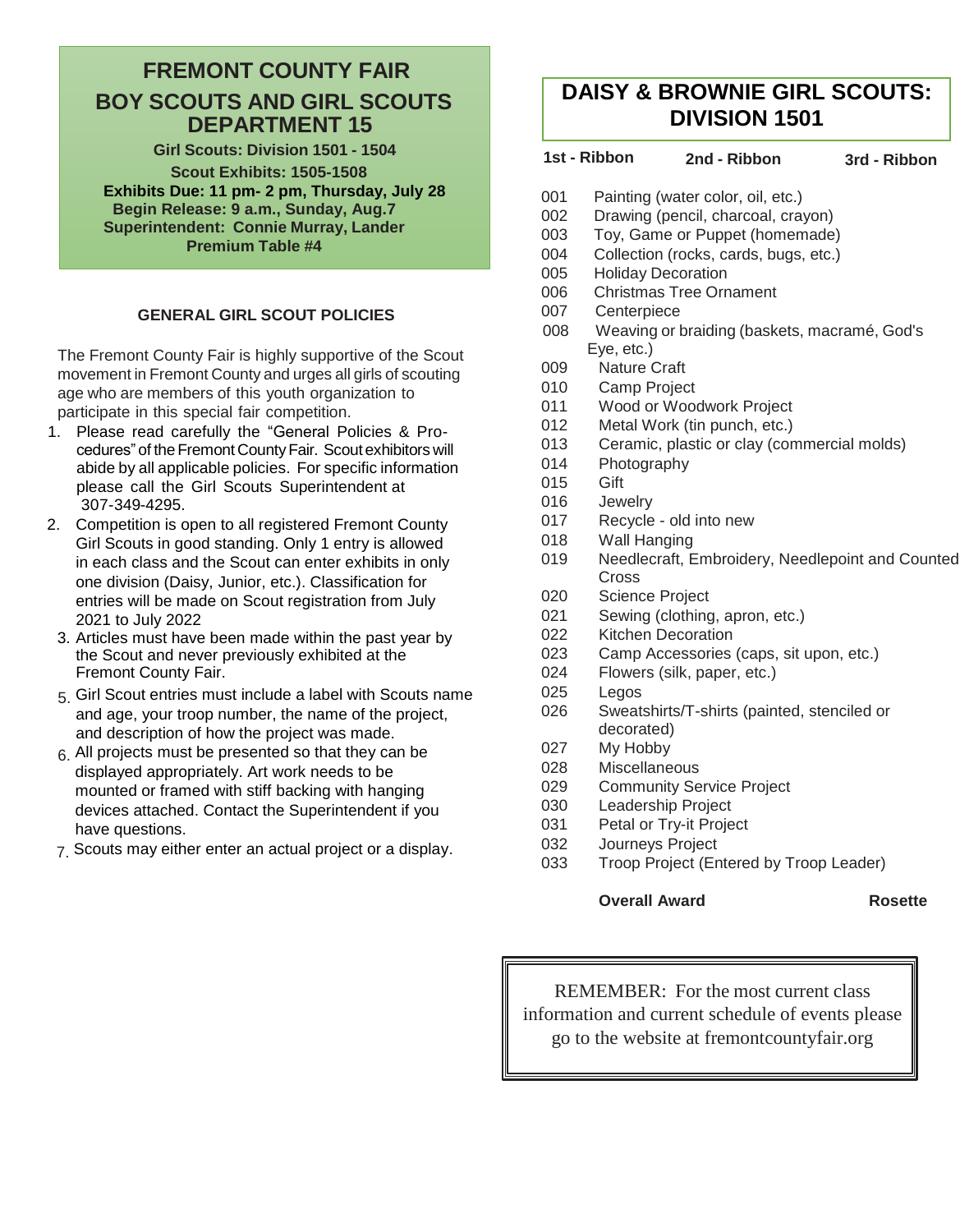## **JUNIOR GIRL SCOUTS: DIVISION 1502**

#### **AWARD SCHEDULE**

| 1st - Ribbon |                         | <b>2nd - Ribbon</b>          | 3rd - Ribbon |  |
|--------------|-------------------------|------------------------------|--------------|--|
|              | 001 Holiday Decorations |                              |              |  |
|              |                         | 002 Christmas Tree Ornaments |              |  |
|              | 003 Centerpieces        |                              |              |  |

- 
- 005 Sculpture (paper, soap, wire, etc.) 005 Sculpture (paper, soap, wire, etc.)
- 
- 
- 008 Woodcraft 008 Nature Craft
- 009 Drawing (original) 009 Woodcraft
- 
- 
- 012 Photography (mounted and labeled) 012 Jewelry
- 
- 014 Weaving or Braiding (basketry, God's eye, etc.) 014 Poster or Collage
- 
- 
- 
- 018 Science Project 018 Paper Art
- 
- 020 Toy or Game or Puppet (homemade) 020 Leather Craft
- 021 Camp Accessories, (caps, sit upon, etc.) 021 Computer Generated Art
- 
- 
- 
- 
- 026 Needlecraft 026 Textile Craft
- 027 Creative Writing **027 Needlecraft**
- 028 Sewing (aprons, shorts, pillows, etc.) 028 Creative Writing
- 
- 
- 
- 
- 
- 034 Kitchen Decoration or Gadget 034 Kitchen Decoration 034
- 035 Scrapbook (entire book or single page) 035 Scrapbook (entire book or single page)
- 036 My Hobby 036 My Hobby
- 
- 038 Miscellaneous 038 Miscellaneous
- 039 Community Service Project **Community Service Project 039** Community Service Project
- 
- 041 Bronze Project **041 Silver Project** 641 Silver Project
- 042 Badge Project **DESET ACCESS** 042 Badge Project
- 043 Journeys Project 043 Journeys Project
- 044 Troop Project (Entered by Troop Leader) 044 Troop Project (Entered by Troop Leader)

**CADETTE GIRL SCOUTS: DIVISION 1503**

#### **AWARD SCHEDULE**

**1st - Ribbon 2nd - Ribbon 3rd - Ribbon 1st - Ribbon**

**2nd - Ribbon 3rd - Ribbon**

- 001 Holiday Decorations
- 002 Christmas Tree Ornaments 002 Christmas Tree Ornaments
- 003 Centerpieces 003 Centerpieces
- 004 Pottery, Plaster or Clay (hand formed) 004 Pottery, Plaster or Clay (hand formed)
	-
- 006 Ceramics,commercial molds 006 Ceramics, commercial molds
- 007 Nature Craft **007 Nature Craft** 1007 Nood (carving or burning)
	-
	-
- 010 Painting (original) 010 Drawing (original)
- 011 Jewelry **Demand Accord 12 Jewelry 1011 Painting (original)** 
	-
- 013 Poster or Collage 013 Photography (mounted and labeled)
	-
- 015 Metal Craft (tin punch, etc.) 015 Weaving or Braiding (basketry, God's eye, etc.)
- 016 Camp Projects **016** Camp Crojects **1016** Camp Projects **1016** Craft (tin punch, etc.)
- 017 Paper Art **Details and Contract Contract Contract Contract Contract Contract Contract Contract Contract Contract Contract Contract Contract Contract Contract Contract Contract Contract Contract Contract Contract Contra** 
	-
- 019 Leather Craft **Craft** Contract Construction Construction Construction Construction Construction Construction Construction Construction Construction Construction Construction Construction Construction Construction Const
	-
	-
- 022 Recycle old into new example of the control of the control of the capacity caps, situpon, etc.)
- 023 Dressmaking (clothing) 023 Recycle Old into new
- 024 Wall Hanging **024 Dressmaking (Clothing)**
- 025 Textile Craft **125 Contract 125 Contract 125 Contract 125 Contract 125 Contract 125 Contract 125 Contract 125 Contract 125 Contract 125 Contract 125 Contract 125 Contract 125 Contract 125 Contract 125 Contract 125 Cont** 
	-
	-
	-
- 029 Knitting or Crocheting **029** Sewing (aprons, shorts, pillow, etc.)
- 030 Outdoor Project **030** Cutobook Crocheting or Crocheting or Crocheting or Crocheting or Crocheting or Crocheting or Crocheting or Crocheting or Crocheting or Crocheting or Crocheting or Crocheting or Crocheting or Croch
- 031 Legos 031 Outdoor Project
- 032 Robotics 032 Robotics
- 033 Sweatshirt/T-shirts (painted, stenciled or decorated) 033 Sweatshirts/T-Shirts (painted, stenciled or decorated)
	-
	-
	-
- 037 Gift **037 Gift** 
	-
	-
- 040 Leadership Project **Contract Contract Contract Contract Contract Contract Contract Contract Contract Contract Contract Contract Contract Contract Contract Contract Contract Contract Contract Contract Contract Contract** 
	-
	-
	-
	-

**Overall Award Rosette Overall Award Rosette**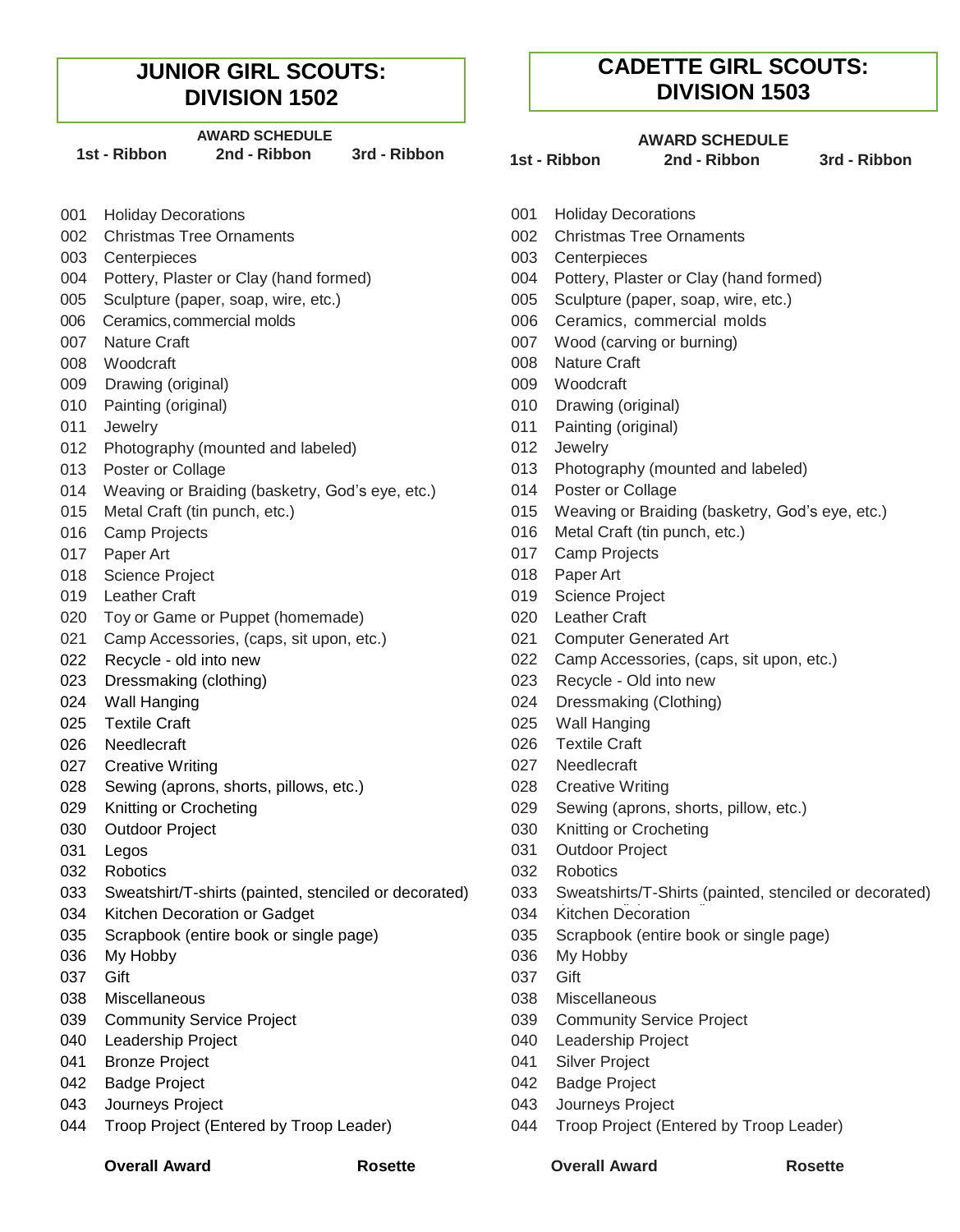#### **SENIOR AND AMBASSADOR GIRL SCOUTS: DIVISION 1504**

#### **AWARD SCHEDULE 1st - Ribbon 2nd - Ribbon 3rd - Ribbon** 001 Holiday Decorations 002 Christmas Tree Ornaments 003 Centerpieces 004 Pottery, Plaster or Clay (hand formed) 005 Sculpture (paper, soap, wire, etc.) 006 Ceramics, commercial molds 007 Wood (carving or burning) 008 Nature Craft 009 Wood Craft 010 Drawing (original) 011 Painting (original) 012 Jewelry 013 Photography (mounted and labeled) 014 Poster or Collage 015 Weaving, or Braiding (basketry, God's eye, etc.) 016 Metal Craft (tin punch, etc.) 017 Glass Art 018 Camp Projects 019 Science Project 020 Leather Craft 021 Camp Accessories (caps, sit upon, etc.) 022 Recycle - old into new 023 Dressmaking (clothing) 024 Wall Hanging 025 Needlecraft 026 Creative Writing 027 Sewing (aprons, shorts, pillows, etc.) 028 Knitting or Crocheting 029 Outdoor Project 030 Sweatshirts/T-Shirts (painted, stenciled or decorated) 031 Robotics 032 Kitchen Decoration or Gadget 033 Scrapbook (entire book or single page)

- 034 Computer Generated Art
- 035 Geology
- 036 My Hobby
- 037 Gift
- 038 Miscellaneous
- 039 Community Service Project
- 040 Badge Project
- 041 Journeys Project
- 042 Gold Project
- 043 Leadership Project
- 044 Troop Project (Entered by Troop Leader)

**Overall Award Rosette** 

# **BOY SCOUTS**

**DIVISION: 1505 - 1508 Superintendent: Connie Murray, Lander Boy Scout Exhibits: Fremont Center Exhibits Due: 12 pm - 2 pm, Thursday, July 28 Begin Release: 9 a.m., Sunday, Aug. 7 Premium Table #4**

#### **GENERAL BOY SCOUT POLICIES**

The Fremont County Fair is very supportive of the Scout movement in Fremont County and urges all youth of Scout age who are members of this youth organization to participate in this special fair competition. For specific information please call the Boy Scouts Superintendent at 307-349-4295.

- 1. Read carefully the "General Policies & Procedures" of the Fremont County Fair. Scout exhibitors will abide by all applicable policies.
- 2. Competition is open to all registered Boy Scouts in Fremont County who are in good standing. Only 1 entry is allowed in each class and the Scout can enter exhibits in only one division (Tigers, Cubs, etc.) Classifications for entries will be made on Scout Registration from July 2021 to June 2022.
- 3. Articles must have been made with in the past year by the Scout and never previously exhibited at the Fremont County Fair.
- 4. Boy Scout entries must include a label with Scouts name and age, troop or pack number, the name of the project, and description of how the project was made.
- 5. All projects must be presented so that they can be displayed appropriately. Art work needs to be mounted or framed with stiff backing with hanging devices attached. Contact the superintendent if you have questions.
- 6. Scouts may either enter an actual project or a display that explains a non-tangible entry.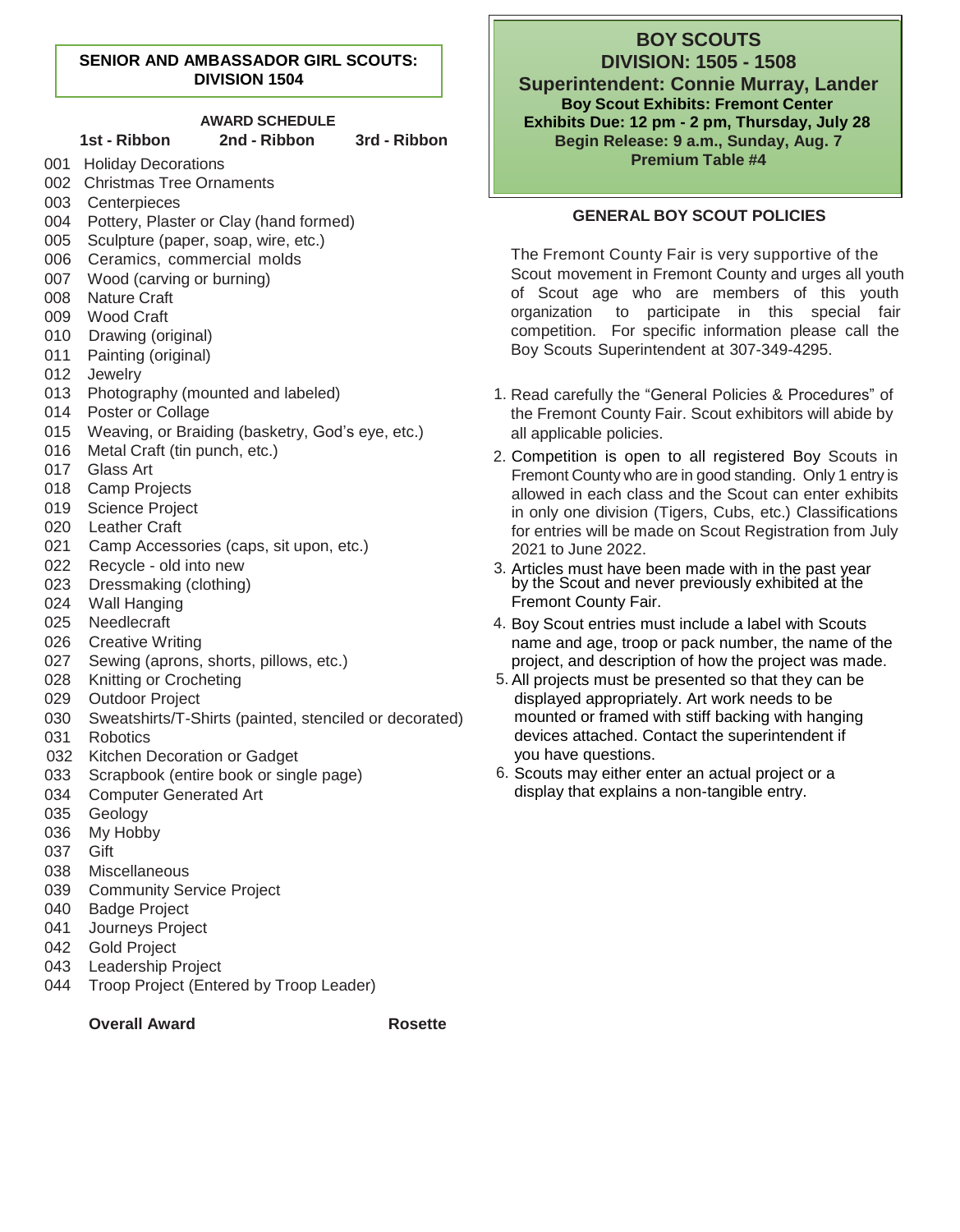#### **TIGER CUB AND CUB SCOUTS: DIVISION 1505**

#### **AWARD SCHEDULE**

- **1st - Ribbon 2nd - Ribbon 3rd - Ribbon**
- Drawing
- Painting
- Holiday Decoration
- Collections
- Legos
- Masks
- Nature Craft/Activity
- Safety/Emergency Preparedness
- Bird House/Feeder
- Ceramics, Plaster or Clay
- Gift you made
- Indian Lore
- Leather Craft
- Model from a kit
- Model, original/handmade
- Paper Mache'
- Photography
- Pinewood Derby Car
- Plastic Craft
- Recycle old into new
- Regatta Boats
- Science Project
- Scrapbook (entire book or single page)
- Sweatshirt or T-Shirt Scout decorated
- Weaving/Braiding
- Wood Craft
- Miscellaneous
- Service Project
- Badge Work

#### **Overall Award Rosette**

## **WEBELOS: DIVISION 1506**

#### **AWARDS SCHEDULE**

| 1 <sup>ST</sup> - Ribbon |               | $2nd$ – Ribbon $3rd$ Ribbon |  |
|--------------------------|---------------|-----------------------------|--|
|                          | $001$ Drowing |                             |  |

- Drawing
- Painting
- Bead Craft
- Bird House/Feeder
- Carving
- Ceramics, Plaster or Clay
- Collection
- Geology
- Gift you made
- Hobby
- Holiday Decoration
- Indian Lore
- Kites
- Knots
- Leather Craft
- Legos
- Metal Craft
- Model original/handmade
- Model from a kit
- Nature Craft/Activity
- Outdoorsmanship
- Paper Mache'
- Photography
- Pinewood Derby Car
- Plastic Craft
- Recycle old to new
- Regatta Boats
- Robotics
- Rocketry
- Safety/Emergency Preparedness
- Science Projects
- Scrapbook (entire book or singe page)
- Weaving or Braiding
- Wood Craft
- Badge Work
- Leadership Project
- Miscellaneous
- Service Project

#### **Overall Award Rosette**

## **BOY SCOUTS: DIVISION 1507**

#### **AWARDS SCHEDULE**

- **ST - Ribbon 2 nd – Ribbon 3 rd Ribbon**
- 001 Drawing
- 002 Painting
- 003 Basketry
- 004 Bead Craft
- 005 Birdhouse/Feeder
- 006 Carving
- 007 Ceramics, Original; Plaster or Clay
- 008 Electrical Project
- 009 Geology
- 010 Gift you made
- 011 Hobby
- 012 Holiday Decoration
- 013 Indian Lore
- 014 Kites
- 015 Knot Board (minimum of 6 knots)
- 016 Lashing
- 017 Leather Craft
- 018 Legos
- 019 Metal Craft

020 Model from a kit

022 Neckerchief Slide 023 Nature Craft/Activity 024 Paper Mache' 025 Photography 026 Pinewood Derby 027 Plastic Craft

021 Model, original/handmade

028 Recycle – Old into New